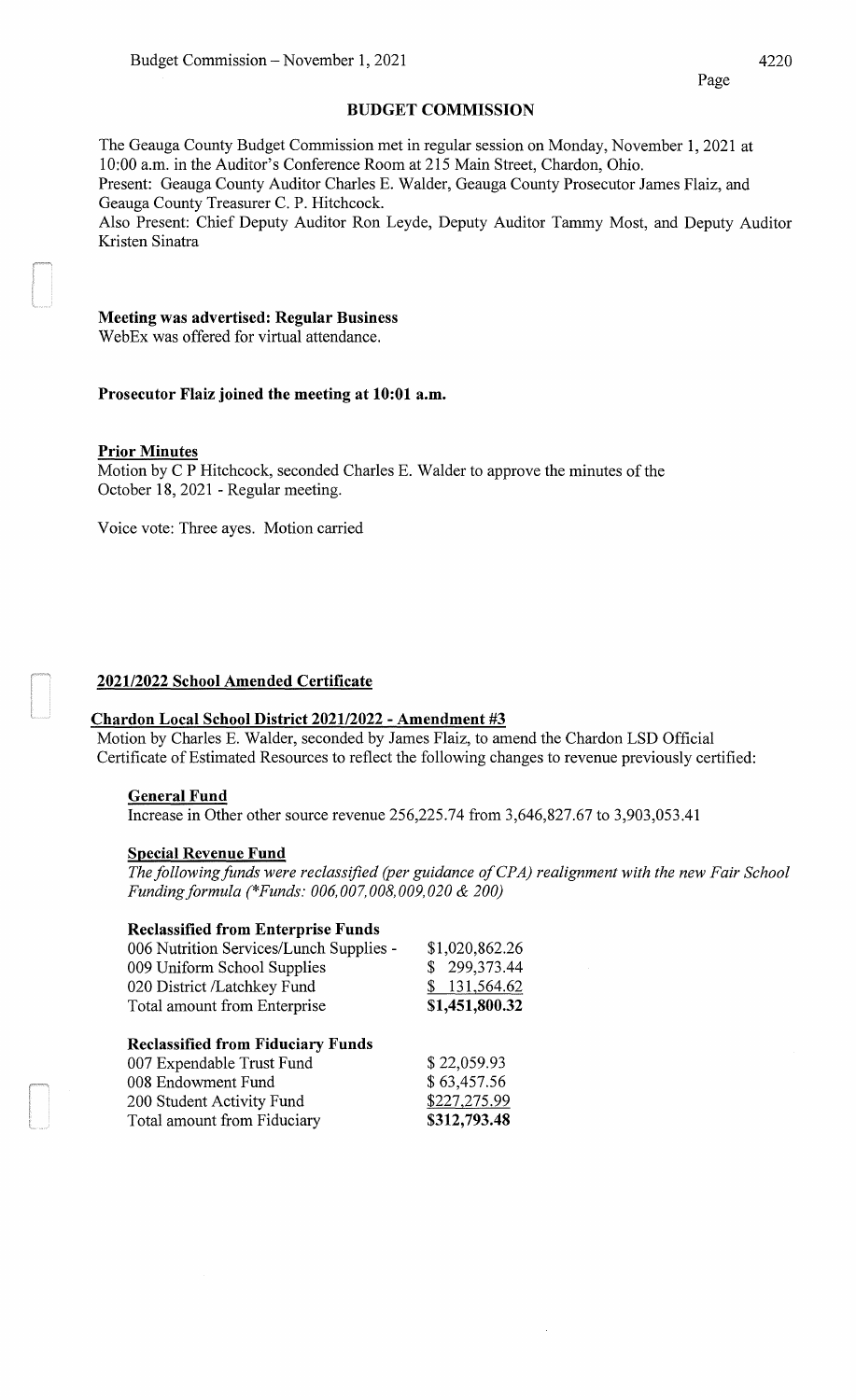# *Chardon LSD cont.*

Special Revenue Fund

Decrease 007 Trust Fund other source revenue (1,000.00) from 4,200.00 to 3,200.00 Increase 009 Uniform School Supplies other source revenue 4,431.00 from 243,361.79 to 247,792.79 Decrease 200 Student Activity Fund other source revenue (2,330.00) from 121,795.00 119,465.00

Decrease 401 Auxiliary Services other source revenue (317,007.00) from 470,351.00 to 153,344.00

Decrease 499 Misc. State Grants other source revenue (398,070.42) from 1,784,652.46 to 5,723.58 Increase 507 CARES/ESSER other source revenue 559,562.19 from 1,784,652.46 to 2,344,214.65 Increase 516 IDEA other source revenue 296,174.24 from 818,231.95 to 1,114,406.19 Increase Title III other source revenue1,446.74 from 4,256.48 to 5,703.22

Increase 572 Title I other source revenue 56,627.45 from 211,330.89 to 267,958.34

Increase 584 Title IV other source revenue 28,648.08 from 17,423.09 to 46,071.17

Increase 587 IDEA Preschool other source revenue 9,712.95 from 12,293.52 to 22,006.47

Increase 590 Title II A other source revenue 169,874.39 from 65,534.6 to 235,408.99

Increase 599 Mise Federal Grants other source revenue 87,950.18 from 460,240.14 to 548,190.32

*Net Adjustment in cash: \$496,019.80* 

| <b>New General Fund Total:</b>         | \$57,203,750.92 |
|----------------------------------------|-----------------|
| <b>New Special Revenue Fund Total:</b> | \$9,200,114.76  |
| <b>New Enterprise Fund Total</b>       | 28,851.38<br>S. |
| <b>New Fiduciary Fund Total:</b>       | \$245,512.24    |
| New 2021/2022 Certificate Total:       | \$78,064,379.85 |

Voice vote: Three ayes. Motion carried.

# 2021 Amendments

# Huntsburg Township Amendment #2

Motion by James Flaiz, seconded by C P Hitchcock, to amend the Huntsburg Township Official Certificate of Estimated Resources to reflect the following changes to revenue previously certified:

# General Fund

Increase General Fund Other -other source revenue 48,500.00 from 139,690.40 to 188,190.40

# Special Revenue Fund

Increase (new) Local Fiscal Recovery Act other source revenue 191,484.94 from 0.00 to 191,484.94

| <b>New General Fund Total:</b>     | 443,278.68     |
|------------------------------------|----------------|
| <b>New Special Revenue Fund</b>    | \$1,146,216.52 |
| <b>New 2021 Certificate Total:</b> | \$1,638,313.19 |

Voice vote: Three ayes. Motion carried.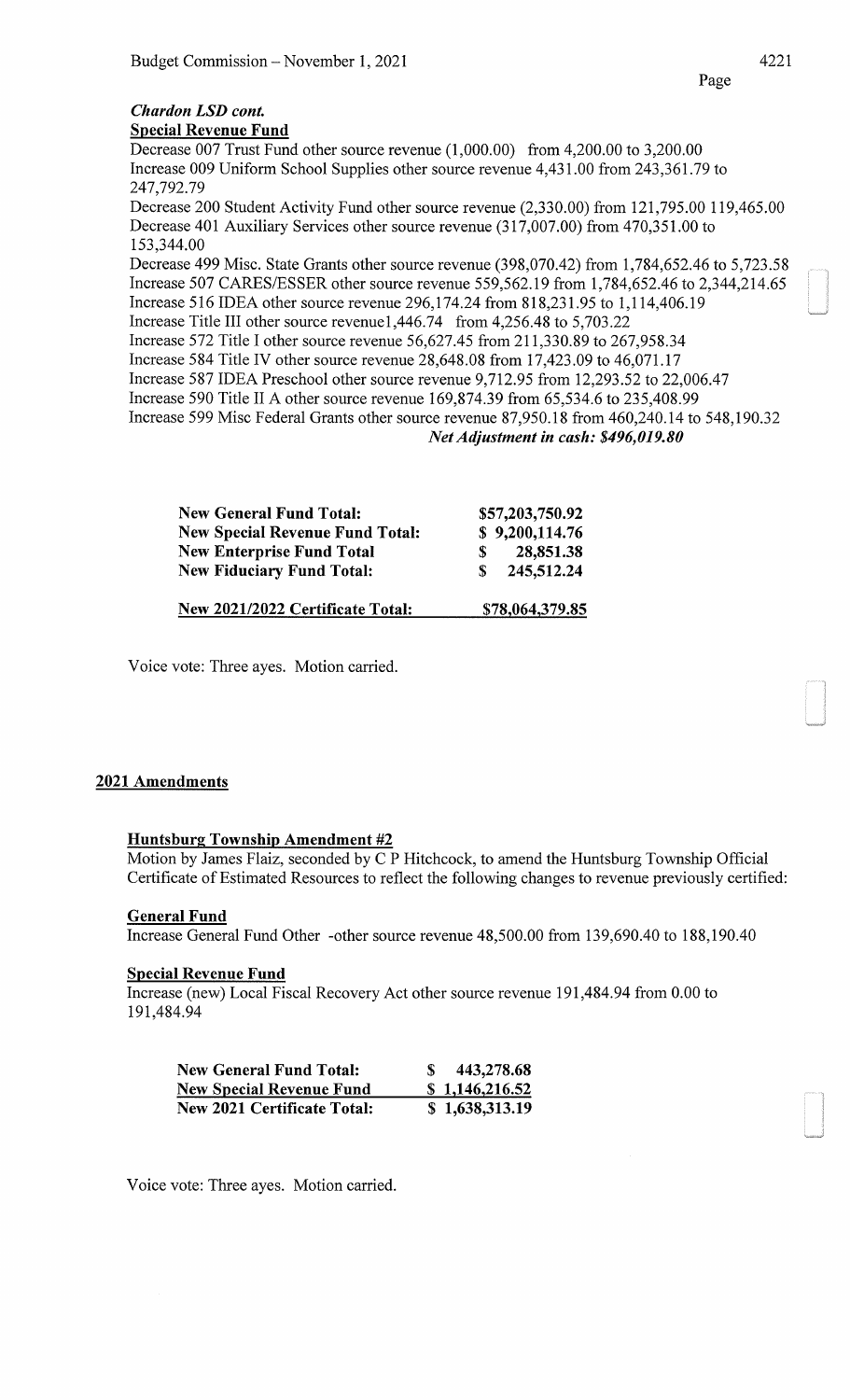Page

### **Bainbridge Township- Amendment #6**

Motion by C P Hitchcock, seconded by Charles E. Walder, to amend the Bainbridge Township Official Certificate of Estimated Resources to reflect the following changes to revenue previously certified:

# **Special Revenue Fund**

Increase EPA 319 Grant Fund other source revenue 1,850.66 from 1,932.62 to 3,783.28

| New Special Revenue Fund Total: \$22,111,047.22 |                 |
|-------------------------------------------------|-----------------|
| <b>New 2021 Certificate Total:</b>              | \$29,510,132.08 |

Voice vote: Three ayes. Motion carried.

# **Munson Township- Amendment #5**

Motion by Charles E. Walder, seconded by James Flaiz, to amend the Munson Township Official Certificate of Estimated Resources to reflect the following changes to revenue previously certified:

### **Special Revenue Fund**

Increase Fire Operating & Apparatus Fund other source revenue 47,225.54 from 127,977.27 to 175,202.81

**New Special Revenue Fund Total: \$3,918,544.65 New 2021 Certificate Total: \$4,903,842.09** 

Voice vote: Three ayes. Motion carried.

# **Geauga County - Amendment #18**

Motion by James Flaiz, seconded C P Hitchcock, to amend the Geauga County Official Certificate of Estimated Resources to reflect the following changes to revenue previously certified:

### **Special Revenue Funds**

Increase ADAMS Board Fund Other- other source revenue 399,419.50 from 2,695,452.00 to 3,094,871.50 Increase 2047 Sheriff Law Enforcement Block Grant Fund other source revenue 22,129.00 from 20,000.00 to 42,129.00

### **Capital Projects Funds**

Increase 4021 Water Resources Bainbridge Water Project other source revenue 1,483,668.00 from 0.00 to 1,483,668.00

| <b>New Special Revenue Funds Total:</b> | \$115,024,044.13 |
|-----------------------------------------|------------------|
| <b>New Capital Projects Fund Total:</b> | \$35,773,722.48  |

**New 2021 Certificate Total:** 

**\$226,930,914.29** 

Voice vote: Three ayes. Motion carried.